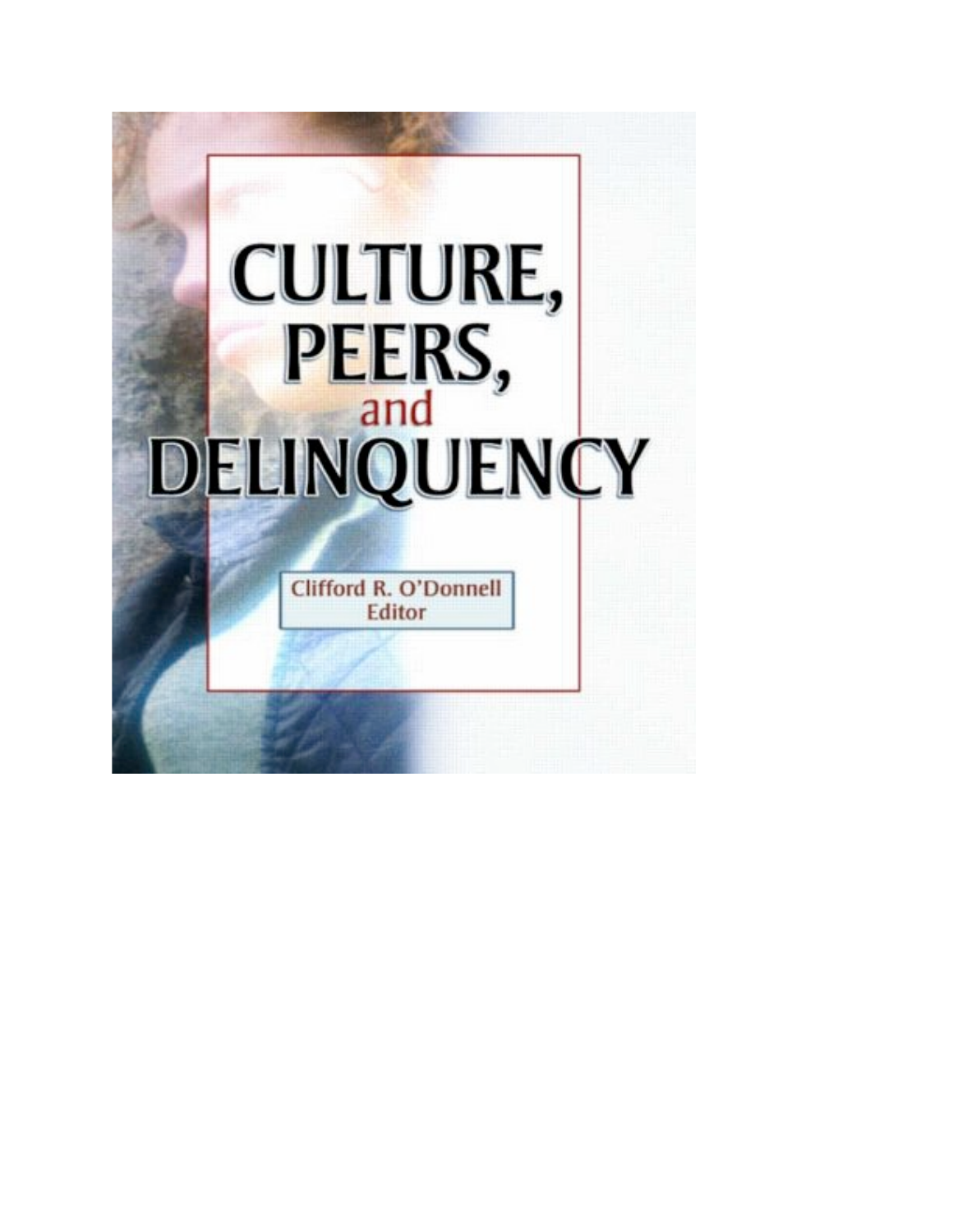## Culture, Peers, and Delinquency By **Clifford R O'Donnell**, **Joseph R Ferrari**

© 2003 – Routledge 112 pages

## About the Book

Increase your understanding of the etiology, prevention, and treatment of delinquency!

This informative book provides you with specific strategies to assess delinquency and to increase the effectiveness of any prevention program. In addition, it presents a community peer model of delinquency with important implications for delinquency prevention programs and for delinquency research. Examining specific cultural groups in the United States, including Caucasians, East Asians, South-East Asians, Polynesians/Micronesians, and Vietnamese, as well as Japanese youths in their homeland, this model shows how families, schools, and neighborhoods affect the formation of peer groups—and how these groups can facilitate or inhibit delinquency.

Culture, Peers, and Delinquency explores the interplay of historical, traditional culture with contemporary youth culture. It also examines the relationship between individual outcome and community disorganization and illustrates how peer relationships are conditioned by gender. The book will increase your understanding of the etiology, prevention, and treatment of delinquency with examples that show treatment alternatives and outcomes, focusing on: